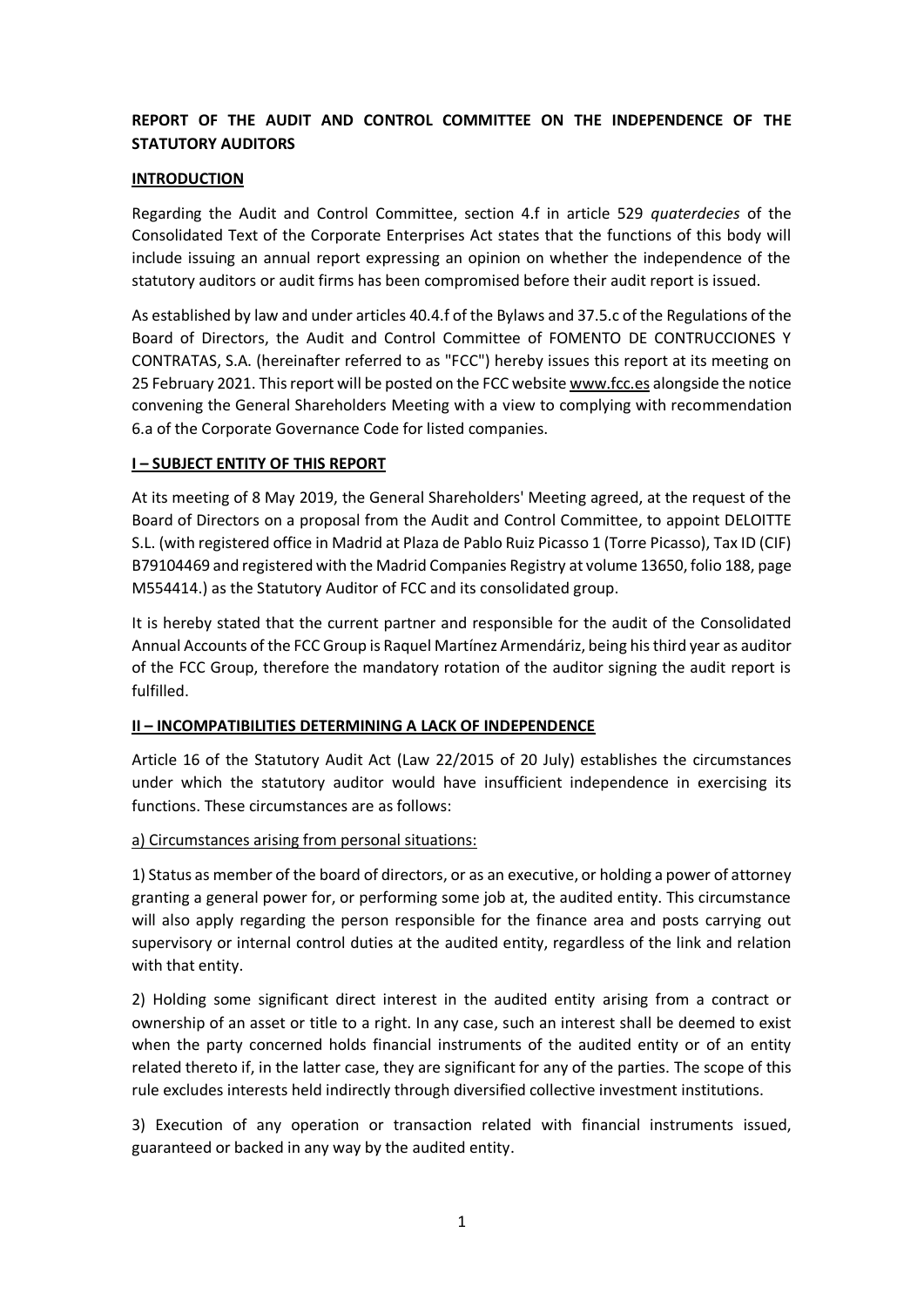The scope of this rule excludesfinancial instruments held indirectly through diversified collective investment institutions.

4) Soliciting or accepting gifts or favours from the audited entity, unless the value is trivial or inconsequential.

b) Circumstances arising from the rendered services:

1) Providing the audited entity with accounting services or the preparation of accounting records or financial statements.

2) Providing the audited entity with valuation services, unless when the following requirements are met:

i. The services have either no direct effect or an effect of no relative importance, separately or in an aggregated manner, on the audited financial statements;

ii. The estimation of the effect on the audited financial statements is thoroughly documented in the working papers underlying the auditing tasks.

3) Providing internal auditing services to the audited entity, unless the management body of the audited entity is responsible for the global internal control system, determining the scope, risk and regularity of the internal auditing procedures, consideration and execution of the results, and recommendations provided by internal audit.

4) Providing legal services simultaneously for the audited entity, unless such services are furnished by different legal persons and with different boards of directors, and are unrelated to any litigation that could have a significant impact, measured in terms of relative importance, on the financial statements corresponding to the audited year or period.

5) Providing the audited entity with services for the design and implementation of internal control or risk management procedures related to the production or control of financial reporting or the design or application of computerised financial-reporting systems used to generate the data making up the financial statements of the audited entity, unless the latter assumes responsibility for the overall internal control system or the service is furnished in accordance with the specifications established by that entity, which should also assume responsibility for the design, execution, assessment and functioning of the system.

## **III – STATUTORY AUDITOR INDEPENDENCE ANALYSIS**

None of the cases of incompatibility contemplated by the Spanish Audit Act are present. However, the Audit and Control Committee has analysed further aspects to ascertain the independence of the company's Statutory Auditor.

First, the Statutory Auditor was appointed for an initial period of three years and renewed for successive annual periods as prescribed by article 264 of the Corporate Enterprises Act and article 22 of the Audit Act.

Second, the Audit and Control Committee meets regularly with the statutory auditors to guarantee the effectiveness of their review and analyse the possible situations that could compromise their independence. In this regard, the statutory auditor has implemented procedures for identifying and assessing potential situations that could result in incompatibilities and the pertinent necessary safeguards. In these meetings, the auditor has not reported any circumstance that could have put his independence at risk.